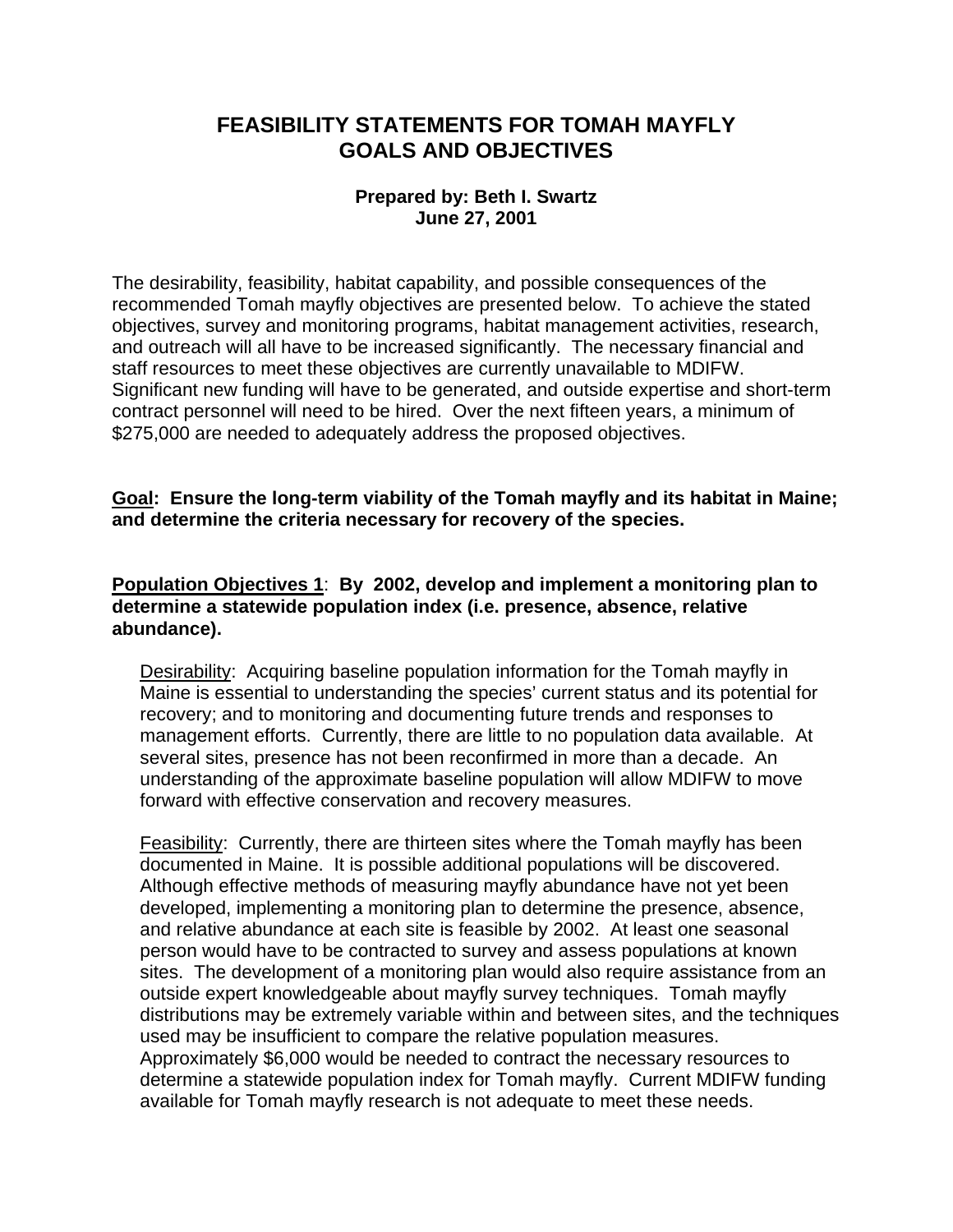### Capability of Habitat: N/A

Possible Consequences: A reliable index of the Tomah mayfly population statewide, and at each site, would provide MDIFW with a better understanding of this threatened species' status, and a baseline from which to monitor trends, success of conservation efforts, and progress of recovery.

# **Population Objective 2: By 2007, complete a statewide survey to identify all Tomah mayfly populations.**

Desirability: Despite extensive surveys of potentially suitable habitat, the Tomah mayfly has been documented at only thirteen sites in Maine. It is possible, however, that additional populations will be discovered as surveys continue. Completing a statewide survey would provide MDIFW with a thorough and up-to-date understanding of the occurrence, distribution, relative abundance, and status of the Tomah mayfly in Maine.

Feasibility: The Tomah mayfly inhabits seasonally-flooded sedge meadows - a common wetland type in Maine. It's distribution has been documented as nearly statewide, ranging from northern to Downeast to western portions of the state. Locations of potentially suitable habitats can be identified using GIS mapping tools to overlay National Wetlands Inventory and other wetland habitat type maps. MDIFW has already initiated surveys for new Tomah mayfly occurances through its statewide ecoregional surveys for rare species. However, these surveys are not complete, and some portions of the state have not been searched adequately. At least two seasonal employees would need to be contracted over the course of the next six years (~\$60,000 total) to complete a comprehensive statewide survey by the 2007 deadline. While some funding will likely be available from the ecoregional project and Section 6, significant additional funding would have to be procured in order to meet the objective.

#### Capability of Habitat: N/A

Possible Consequences: A comprehensive, statewide survey for the Tomah mayfly would provide MDIFW with a complete and current understanding of this threatened species' occurrence, distribution, abundance, and status in Maine.

# **Population Objective 3: Through 2016, maintain existing populations at all sites occupied by the Tomah mayfly.**

Desirability: Of the thirteen sites where the Tomah mayfly has been documented in Maine, it is believed to be abundant at only one site, common at seven sites, and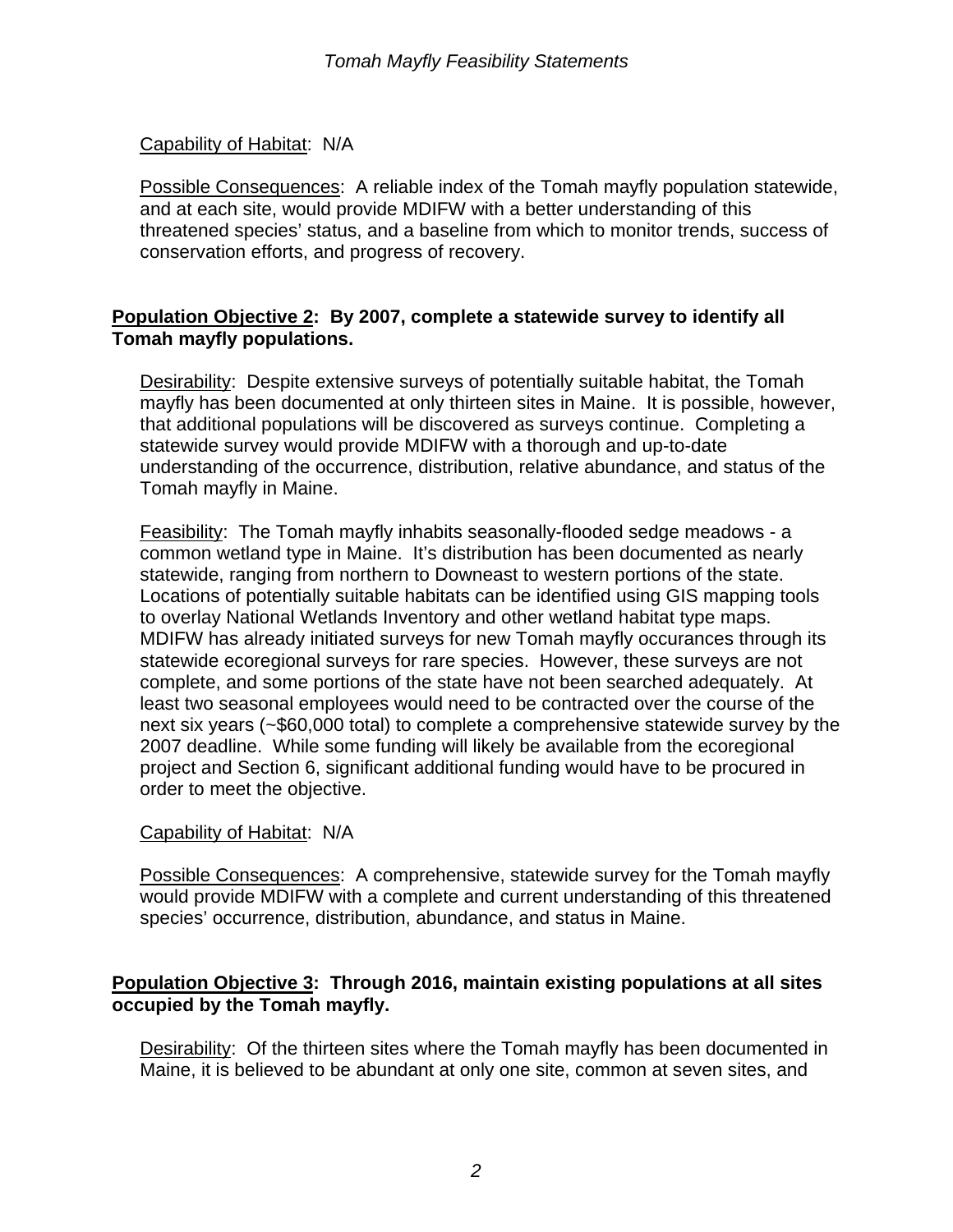rare at five sites. Maintaining these existing populations is critical to ensuring recovery efforts for the Tomah mayfly are not jeopardized.

Feasibility: The future of this species likely depends largely on the ability to maintain the natural productivity and ecological integrity of suitable, seasonally-flooded sedge meadows. Federal, state, and municipal regulations exist for protecting wetlands, and, at present, are the most important tools for protecting the Tomah mayfly and its habitat. Procuring the long-term protection of these sites is feasible by 2016 (see habitat objective #2).

Specific details of the life history, habitat requirements, and population dynamics of the Tomah mayfly are unknown at this time. Likewise, the environmental variables, limiting factors, and wetland management techniques affecting the mayfly's populations are also undocumented. Maintaining and ultimately recovering this species will also be dependent on identifying those critical factors potentially affecting populations on a site or statewide basis (see research objective).

Capability of Habitat: It is assumed the habitat at extant sites is adequate to support existing populations as long as these wetland systems are protected from alteration or degradation.

Possible Consequences: see habitat objective #2

# **Habitat Objective 1**: **By 2007, assess the amount and quality of suitable habitat at priority sites (occupied and unoccupied) as identified by population objective #1.**

Desirability: The status and recovery potential of the Tomah mayfly likely depends primarily on the availability, distribution, and long-term persistence of suitable, seasonally-flooded sedge meadows. Completing a statewide assessment of all priority habitats would provide MDIFW with a comprehensive understanding of both the existing and potential distribution, abundance, and capacity to support viable populations of the Tomah mayfly. This information would be essential to developing Tomah mayfly population and habitat management goals, as well as identifying sites for long-term conservation.

Feasibility: The use of computer mapping tools to select for vegetation type, hydrology, and other habitat parameters identified to characterize suitable sedge meadow habitats, could probably be used to quantify suitable habitat at each site. Assessing habitat quality will likely be more difficult. The Tomah mayfly is not found in every seasonally-flooded sedge meadow - it is probable there are other as yet unknown factors or habitat parameters that determine the suitability of a site for the mayfly. Identifying these factors, and effective management tools to improve habitat quality, would require research and significant funding (see population objective #3 and research objective). MDIFW does not currently have monies to initiate these types of studies. Until then, determining the quality of habitat would have to rely on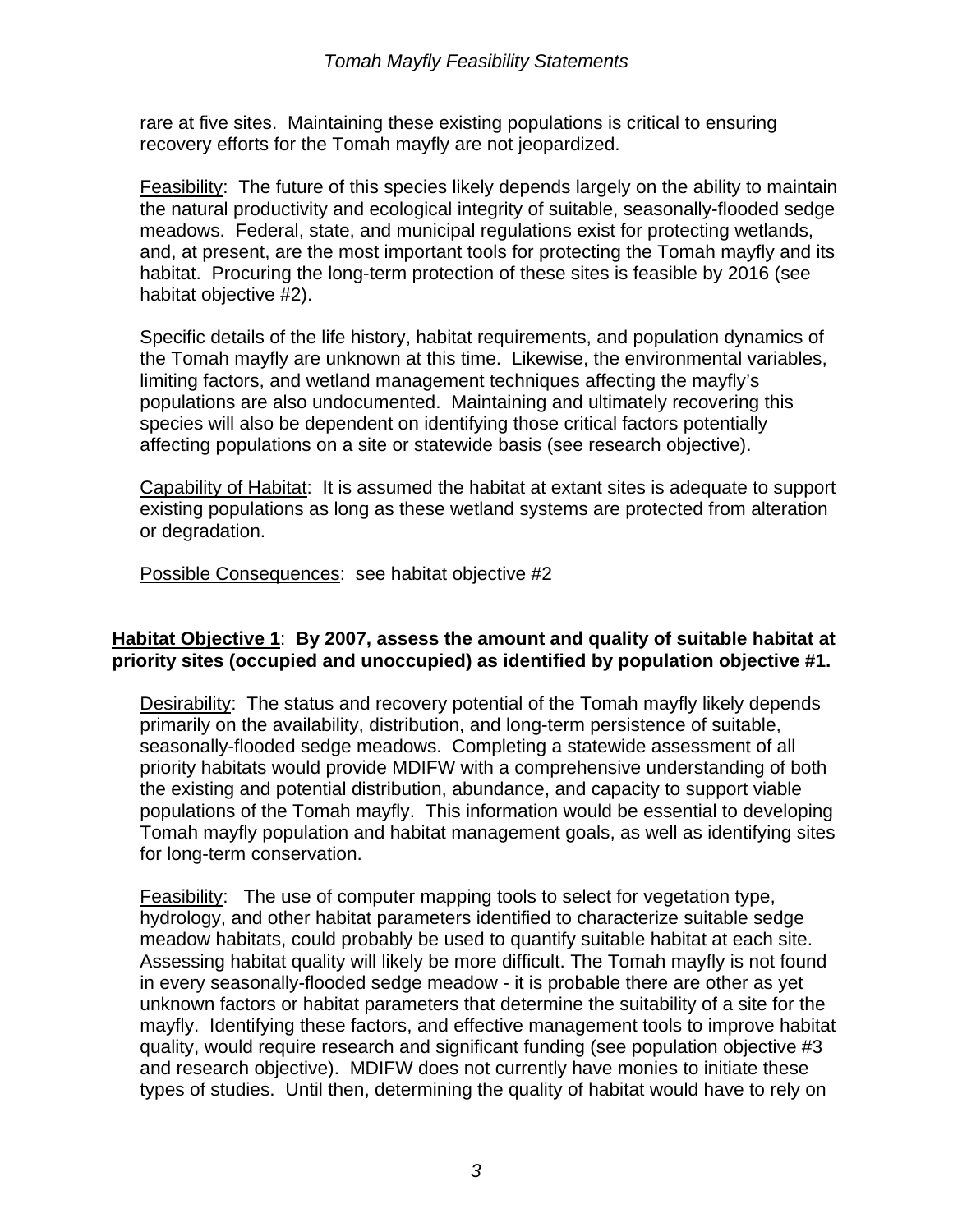more subjective parameters such as proximity to existing populations, wetland integrity and size, management and conservation potential, and likelihood of longterm persistence. Field visits to quantify and qualify suitable habitat at priority sites should be combined with efforts and funding to meet the statewide Tomah mayfly survey objective.

#### Capability of Habitat: N/A

Possible Consequences: It may be discovered that there is inadequate quantity and quality of habitat available to recover the Tomah mayfly, and that long-term management efforts will be necessary to maintain or create habitat for the species. Until specific habitat parameters or limiting factors are identified, only the presence or absence of the Tomah mayfly, or its prey species, can describe with any certainty the suitability of a site. The quality of a site could become altered – either positively or negatively - on a temporary, long-term, or even permanent basis by management actions or natural events, such as flow regulation or flooding by beaver. The potential for a site to become degraded or improved should be considered when assessing potential habitat quality for the Tomah mayfly.

# **Habitat Objective 2: By 2016, protect and manage all habitats supporting the Tomah mayfly in Maine.**

Desirability: In the past fifty years, the Tomah mayfly has been collected from only seventeen sites worldwide - thirteen of which are in Maine. With nearly the entire known population contained within its borders, Maine has a responsibility to conserve this rare invertebrate and its habitat for the future. Providing long-term protection and management of its limited habitat is likely the single most important recovery action for the Tomah mayfly. Without habitat protection and management efforts, recovery will be continuously jeopardized by both natural and humaninduced events that may directly harm the mayfly or degrade its habitat.

Feasibility: All of Maine's extant Tomah mayfly sites have the potential to support viable populations, and should be protected. Of the thirteen sites, three have some level of management authority or ownership by a conservation agency, and possess the greatest potential to be managed for the mayfly. Most of the sites, however, are in unorganized townships and under private industrial forest ownership. Procuring their long-term protection, either through fee acquisition, easement, cooperative management agreements, or regulatory protection is feasible by 2016. All of these privately owned sites are wetland/riparian in nature, with negligible development and timber harvest potential. Landowners may be quite willing to transfer either ownership or management rights, or develop working management agreements to protect the mayfly and its habitat. Fee acquisition of sites would require funding that is not currently available to MDIFW. However, outside funding sources (i.e. OHF, LMFB, etc) could be sought to supplement limited MDIFW monies in those cases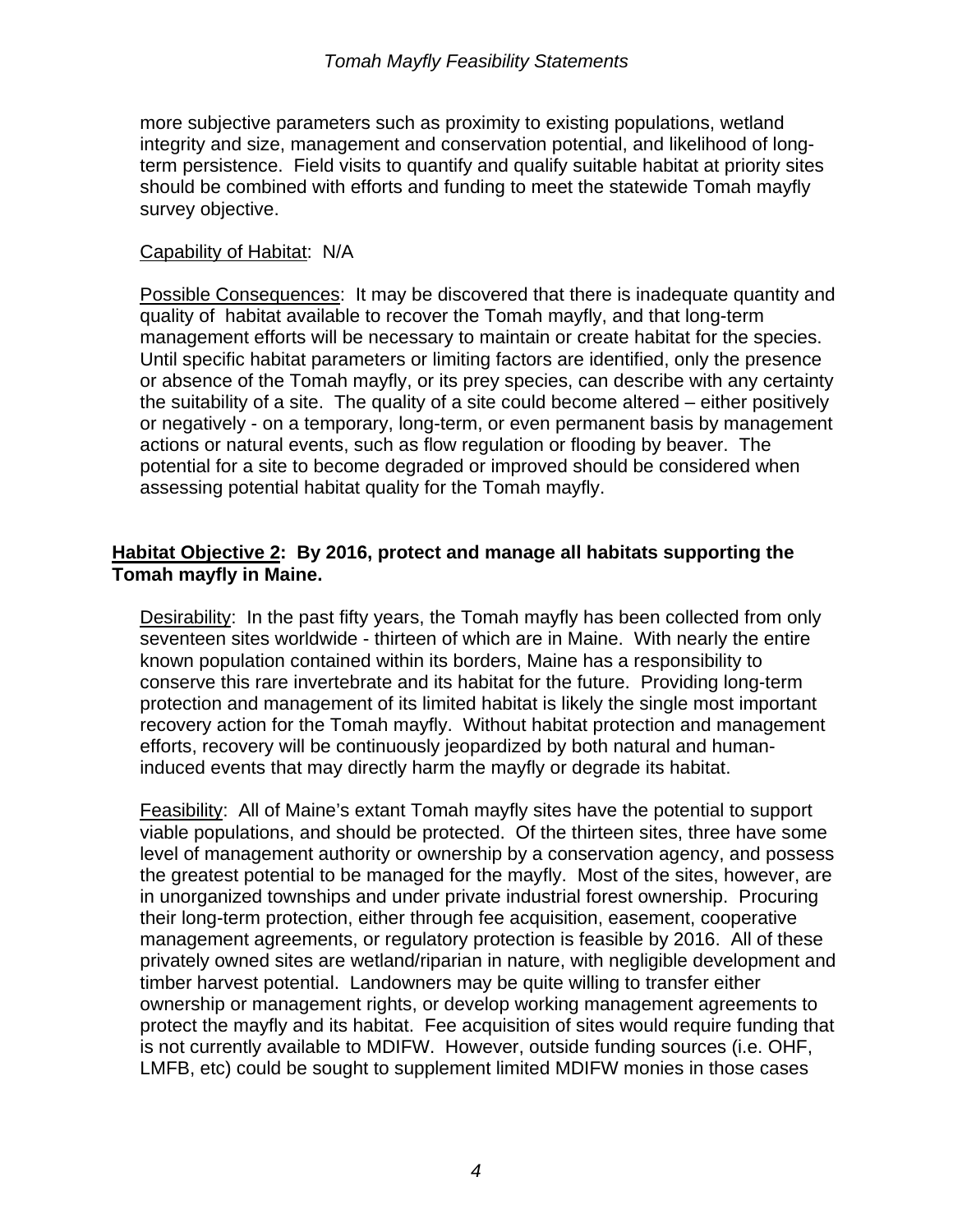where cooperative management agreements or regulatory protection would not meet habitat protection needs.

Appropriate wetland management actions beneficial to Tomah mayfly, and specific site needs, are unknown at this time (see research objective and population objective #3). Once this information is acquired, management objectives, feasibility, and potential costs may be better understood. Potential human-induced changes in habitat (i.e. via irrigation, impoundments, etc) also need to be monitored and prevented.

Capability of Habitat: It is possible that statewide surveys for Tomah mayfly will discover additional sites that require protection and management.

Possible Consequences: It is possible some private landowners may not want to cooperate with MDIFW in protecting the Tomah mayfly on their lands. This may effect recovery efforts, and, ultimately, require habitat protection through regulation (i.e. Essential or Significant Habitat designation). Management practices in favor of the Tomah mayfly could potentially alter habitat for other rare species. Long-term protection and management of Tomah mayfly habitat might conflict with existing management plans for conservation lands (i.e. waterfowl impoundments) or with current use and demand of public and recreational lands. Staff time and funding, particularly from MDIFW Regional offices, may be diverted from competing priorities.

# **Research Objective 1: By 2002, identify strategies to determine prey population dynamics, habitat requirements, long-term population dynamics, historic habitat and hydrological changes at each site, and global distribution.**

Desirability: Very little is currently known about the life history, population dynamics, specific habitat requirements, limiting factors, and historic occurrences of the Tomah mayfly in Maine. An understanding of the species' global distribution is also incomplete. All of these factors are essential to determining the best management strategies and recovery potential for the Tomah mayfly.

Feasibility: Because the Tomah mayfly is nearly endemic to Maine, answering many of the unknowns about this mayfly will fall solely on MDIFW. Developing strategies to determine these unknowns is feasible by 2002, but will require intensive literature search and contacts with other professionals, as the expertise is currently lacking at MDIFW. A series of 3-4 graduate studies at the University of Maine would be the most effective method of obtaining information to better understand the life requirements and management needs of the Tomah mayfly. Funding to help support these types of research projects would require a minimum of \$50,000 per project, and is currently unavailable to MDIFW.

Capability of Habitat: N/A